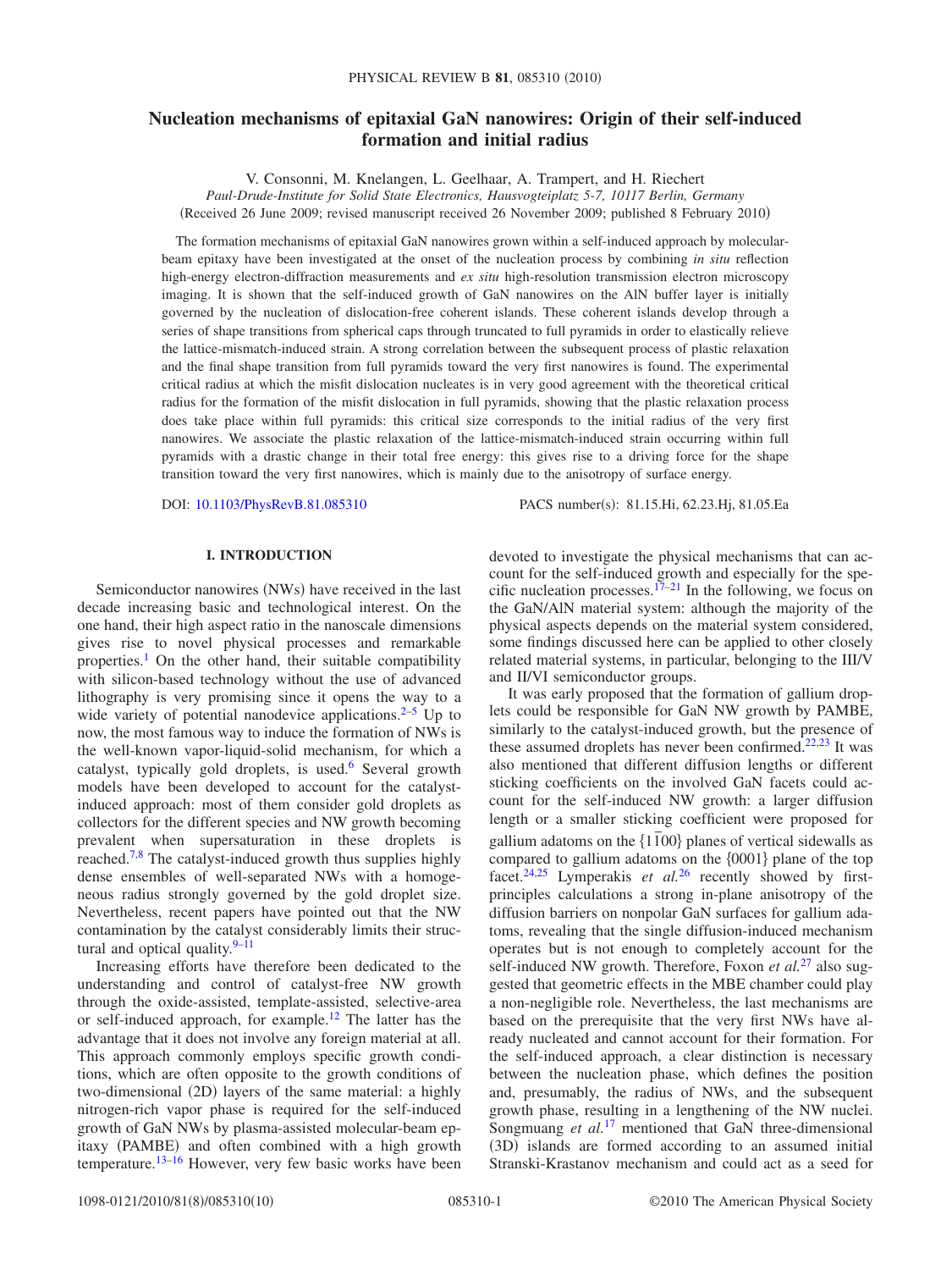the subsequent growth of GaN NWs at their top. Calarco *et al.*[18](#page-8-17) also stressed the fact that the nucleation process is kinetically slow and could be defined as the process during which the GaN NW density increases before reaching a maximum. The aim of this paper is to cast a new light concerning the nucleation mechanisms occurring during the selfinduced growth of epitaxial GaN NWs, which give rise to the very first NWs, and especially to focus on their relationship with the plastic relaxation process.

In this paper, we study the nucleation process of GaN NWs by combining *in situ* reflection high-energy electrondiffraction (RHEED) measurements and *ex situ* highresolution transmission electron microscopy (HRTEM) imaging. It is shown that the self-induced growth of GaN NWs on the AlN buffer layer occurs through the initial formation of dislocation-free coherent spherical-cap-shaped islands at the onset of the nucleation process: subsequently, these islands exhibit successive shape transitions, which aim at relieving the lattice-mismatch induced strain and at minimizing their total free energy per unit volume. A strong correlation between the plastic relaxation process occurring within fullpyramid-shaped islands and the subsequent shape transition toward the very first NWs is found. The experimental critical radius, which is required to nucleate the misfit dislocations within such nanostructures, is compared to the predicted radii obtained from theoretical approaches given by Tillmann and Förster<sup>28</sup> and Glas,<sup>29</sup> which describe the misfit dislocation formation in pyramid-shaped islands and NWs, respectively. Interestingly, such a critical size can directly be related to the initial radius of the very first NWs. Furthermore, simple thermodynamic considerations are taken into account to illustrate the pronounced change in the total free energy of full-pyramid-shaped islands induced by their complete relaxation and to highlight the driving force for the shape transition toward the very first NWs.

#### **II. EXPERIMENT**

## **A. Self-induced NW growth conditions**

All samples were grown on  $Si(111)$  substrates by radiofrequency PAMBE. The active atomic nitrogen and gallium atoms were supplied by a plasma source operating at 500 W power with 2 sccm flux and by a thermal effusion cell, respectively. Prior to the GaN NW growth, a 5-nm-thick AlN buffer layer was deposited on the  $Si(111)$  substrate in order to ensure an epitaxial relation with the GaN NWs: the aluminum atoms were accumulated on the substrate surface at 800 °C and then exposed to the active atomic nitrogen flux for 5 min to induce a nitridation process. The resulting AlN buffer layer is completely relaxed, as revealed by x-ray diffraction measurements. GaN NWs were eventually grown at a high substrate temperature of 800 °C under highly nitrogen-rich conditions. The nominal gallium (nitrogen) flux corresponding to the growth rate of GaN planar layer deposited on a SiC(111) substrate under nitrogen-rich (galliumrich) conditions was first determined so as to assess the V/III ratio, which equals 10. All samples were continuously rotated in order to ensure the flux and temperature homogeneity on the surface.

<span id="page-1-0"></span>

FIG. 1. Typical RHEED patterns of (a) the AlN buffer layer (2 min), (b) the GaN pyramid-shaped island at the onset of the nucleation process (10 min), and (c) the GaN NWs (17 min). The rectangular areas depicted by dashed and dotted white lines are used. The former area yields the AlN streak intensity, whereas the latter area yields its sum with the GaN spot intensity as growth proceeds.

#### **B. Structural analysis**

*In situ* RHEED measurements were performed during the entire growth process along the [1120] azimuth using an electron gun operating with a 2 A filament current and 20 kV acceleration voltage. The incident-beam angle with the sample was 3°. A programmable motor was used to stop the rotation with high reproducibility at a precisely defined position in order to record one RHEED pattern every 20 seconds. Three typical RHEED patterns collected on the sample at different growth durations are represented in Fig. [1.](#page-1-0) The presence of a smooth AlN buffer layer on the  $Si(111)$  substrate leads to a streaky  $(1 \times 1)$  2D reflection pattern, as shown in Fig.  $1(a)$  $1(a)$ . In contrast, the nucleation of GaN islands is characterized by a spotty 3D transmission pattern. The lateral positions of the GaN spots and AlN streaks are very close as seen in Fig.  $1(b)$  $1(b)$  since the lattice mismatch between AlN and GaN is  $2.41\%$ .<sup>30</sup> As growth proceeds, the RHEED images undergo a transition from streaky 2D reflection to spotty 3D transmission patterns, as represented in Fig. [1.](#page-1-0)

In the following, the RHEED intensity of the AlN streaks and of its sum with the GaN spots was determined by monitoring *in situ* the different contributions coming from diffraction. Accordingly, two sets of analysis regions with given positions and fixed surface areas were selected in each RHEED pattern, as depicted by the dashed and dotted white rectangles in Fig.  $1(b)$  $1(b)$ . The evolution of the AlN streak intensity and of its sum with the GaN spot intensity was then assessed as follows: a Gaussian fit procedure was first carried out and the intensity of the AlN streaks and of its sum with the GaN spots was second determined by summing the overall area under each Gaussian fit. We define in the following the overall intensity as the sum of the AlN streak intensity with the GaN spot intensity. We point out that the GaN spot intensity cannot be measured separately from the AlN streak intensity within such an analysis procedure.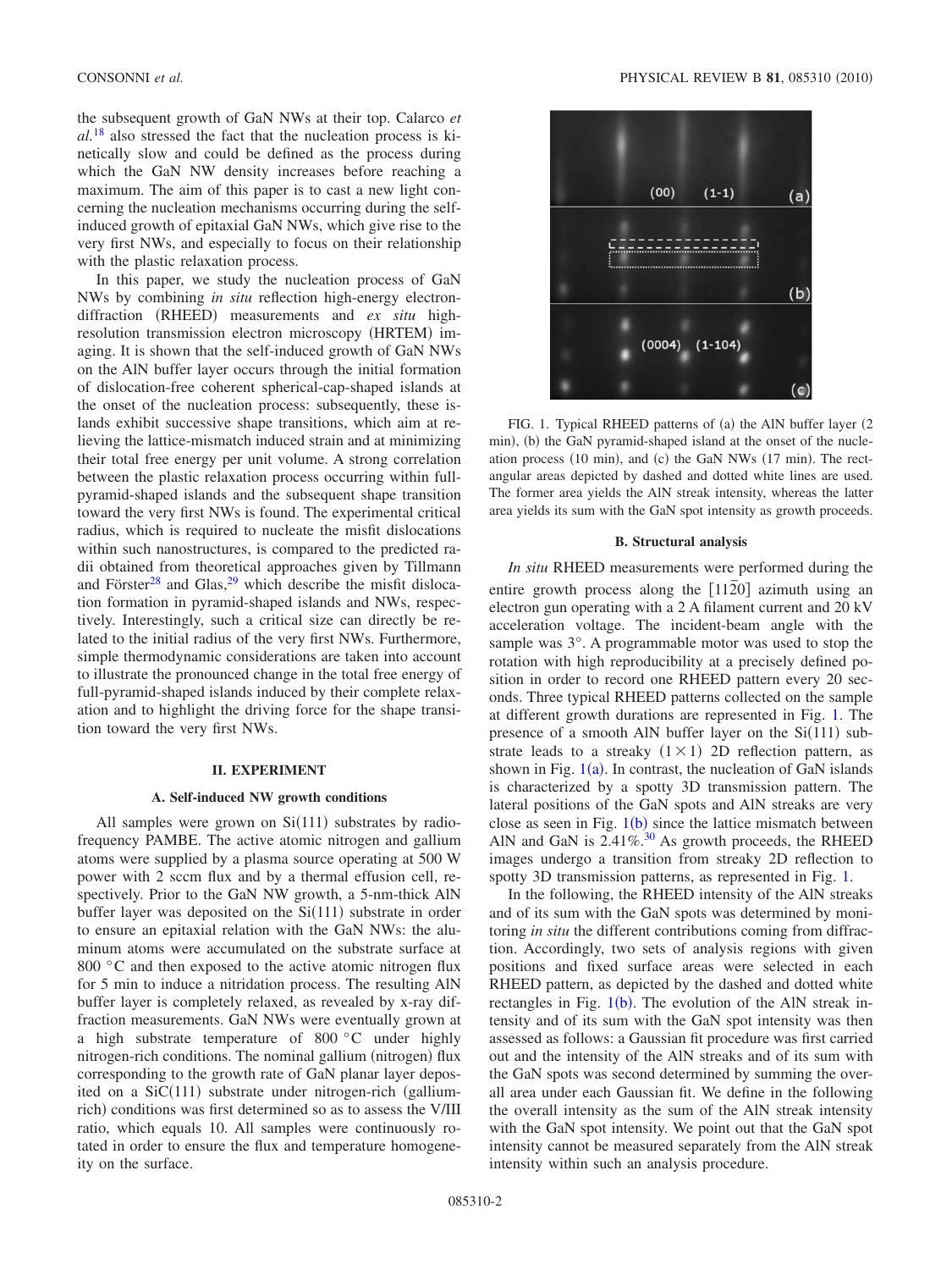In order to combine these RHEED measurements with a microstructural analysis, cross-sectional TEM specimens from dedicated samples grown at different durations of 4.5, 6, 9, 10, 12, and 15 min were prepared by mechanical lapping and polishing, followed by argon-ion milling according to standard techniques. HRTEM imaging and selected-area electron-diffraction (SAED) patterns were achieved with a JEOL 3010 microscope operating at 300 kV so as to image the morphology and orientation of GaN islands and NWs as growth proceeds.

#### **III. RESULTS**

# **A. Nucleation process at the very early stages of self-induced NW growth**

The evolution of the two distinct RHEED intensities are presented in Fig. [2.](#page-2-0) The insets represent simple sketches of the GaN island morphology, as obtained by HRTEM images taken on dedicated samples grown at different durations in Fig. [3.](#page-3-0) From the evolution of the two distinct RHEED intensities, the nucleation process can be divided into six distinct stages:

#### *1. Stage (I)*

As growth starts (i.e., the gallium shutter is opened), the AlN streak intensity continuously decreases for 3.5 min, as shown in Fig.  $2(a)$  $2(a)$ . In this stage, no 3D transmission spot belonging to GaN is observed on the RHEED patterns, accounting for the identical decrease in the overall intensity in Fig.  $2(b)$  $2(b)$ . Gallium atoms adsorb onto the AlN buffer layer, freely diffuse, desorb, or aggregate with other atoms to form GaN 2D metastable nuclei. $31$  As these surface processes result in a progressive surface coverage of the AlN buffer layer, the decrease in the AlN streak intensity is continuous and induced by diffuse scattering processes. The AlN streak intensity in stage (I) is thus considered as a direct measurement of the AlN surface coverage by gallium adatoms and 2D GaN nuclei. The continuous decrease is also consistent with the absence of the formation of a complete continuous 2D wetting layer, as discussed below.

#### *2. Stage (II)*

The start of stage  $(II)$  after a growth time of about 3.5 min is marked by an increase in the overall intensity in Fig.  $2(b)$  $2(b)$ . This growth time corresponds to the occurrence of the first 3D transmission spots belonging to GaN on the RHEED patterns: this delay can be defined as an incubation time, which is required to form first GaN 3D stable nuclei. $31$  The incubation time is expected to strongly depend on the growth temperature since the formation of critical 3D nuclei is mainly governed by the interplay between the processes of adsorption, desorption, and surface diffusion of gallium and nitrogen adatoms. Indeed, we point out that the growth is achieved at a high substrate temperature of 800 °C, which induces a significant gallium desorption process. Interestingly, the AlN streak intensity still decreases continuously and drastically but with a less pronounced slope from this incubation time until a growth time of 8 min. A typical HR-

<span id="page-2-0"></span>

FIG. 2. Evolution of the RHEED intensity (a) of AlN streaks and (b) of its sum with the GaN spot intensity as growth proceeds, according to the rectangular areas depicted in Fig. [1.](#page-1-0) The insets represent simple sketches of GaN island shape, as observed by HR-TEM images in Fig. [3](#page-3-0) collected on dedicated samples. Six distinct stages are distinguished within such an analysis. The two consecutive regions involving elastic and plastic relaxation processes are deduced from Fig. [4.](#page-4-0)

TEM image of a GaN [3](#page-3-0)D nucleus is shown in Fig.  $3(a)$ : spherical-cap-shaped islands with a radius of 2 nm and a height of 1 nm are formed on the surface upon the onset of the nucleation process. As growth proceeds, the density of spherical caps continuously increases: these islands cover more and more surface of the AlN buffer layer, which can account for the abrupt decrease in the AlN streak intensity. Island coarsening could also contribute to the decrease in the AlN streak intensity, as growing islands also cover more and more surface, but this effect is expected to be much less pronounced. Interestingly, no sign for the presence of a complete continuous 2D wetting layer is observed by HRTEM images neither during the stage (I) nor during the stage (II) [see the inset of Fig.  $3(a)$  $3(a)$ ]. The absence of a wetting layer, for which the presence is widely mentioned for the growth of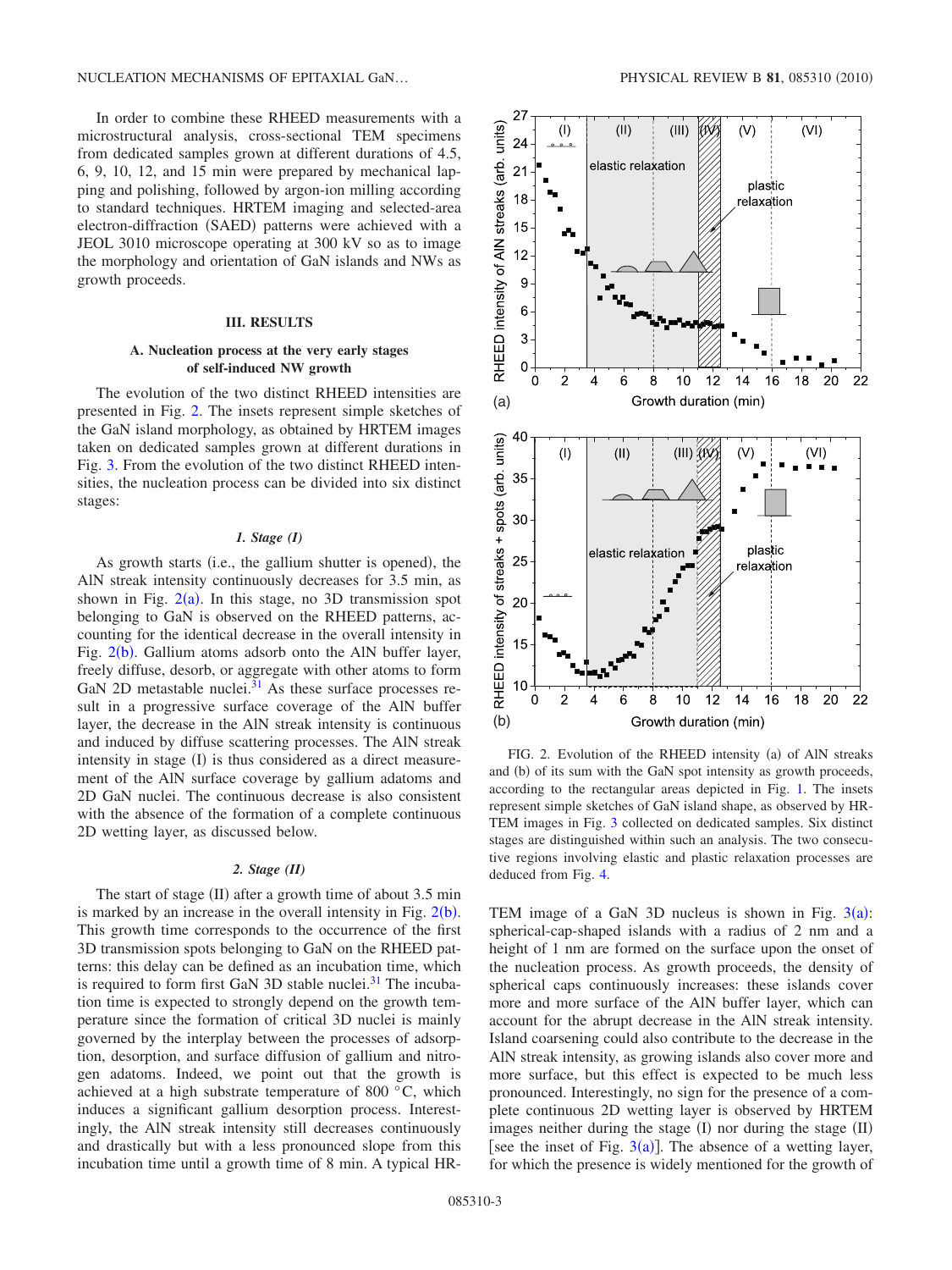<span id="page-3-0"></span>

FIG. 3. HRTEM images collected on dedicated samples grown during 4.5, 6, 9, 10, and 15 min, revealing the following respective GaN island shapes at the onset of the nucleation process: (a) spherical-cap-shaped island with an inset representing a high magnification of the first AlN monolayers at the interface, (b) truncatedpyramid-shaped island, (c) full-pyramid-shaped island, and (d) NW. The pyramid-shaped island and NW are hexahedral: the fullpyramid-shaped island presents a facet angle of 32° with respect to the  $\{0001\}$  plane, suggesting that the  $\{1\overline{1}03\}$  side facet is involved. All the island shapes are outlined for the sake of clarity.

GaN quantum dots  $(QDs)$  on the AlN buffer layer,  $32,33$  $32,33$  could arise from the different conditions used for the growth of GaN NWs. We also point out that the presence of a wetting layer has already been evidenced for the self-induced growth of GaN NWs but on different substrates.<sup>20</sup> Furthermore, an example among all the collected HRTEM images is shown in Fig.  $3(b)$  $3(b)$  and reveals the presence of truncated pyramidshaped islands. GaN islands thus undergo a shape transition from spherical caps to truncated pyramids during this stage. The formation of  $\{0001\}$  top facets (i.e.,  $c$  plane) and of the lateral facets aims at elastically relieving the latticemismatch-induced strain: the total free energy per unit volume of each island is reduced by decreasing the stored elastic strain energy more than increasing the surface energy through the newly formed surfaces.  $34,35$  $34,35$  The nature of the lateral facets in truncated pyramids also changes. A very minority of small truncated pyramids presents a lateral facet angle smaller than  $25^{\circ}$  with respect to the  $\{0001\}$  plane, suggesting that the  ${1\overline{10L}}$  side facets are involved. In contrast, most of truncated pyramids have larger dimensions and present a lateral facet angle of about 32° with respect to the  $\{0001\}$  plane, indicating that the  $\{1\overline{1}03\}$  side facets are formed. The presence of these facets has already been mentioned for the growth of GaN QDs on the AlN buffer layer during a Stranski-Krastanov mechanism and has been attributed to their possibly small surface energy.  $36,37$  $36,37$  These experimental observations suggest that GaN islands undergo a new shape transition during this stage from truncated pyramids with  $\{1\bar{1}0L\}$  lateral facets to truncated pyramids with  $\{1\bar{1}03\}$ side facets. It is remarkable that the two shape transitions during this stage results in steeper side facets, thus approaching the NW morphology.

## *3. Stage (III)*

The start of stage (III) after a growth time of 8 min is characterized by an abrupt change in the evolution of the AlN streak intensity: the intensity stops decreasing so as to reach a plateau around this growth time. The saturation of the AlN streak intensity reveals that the island density also saturates and remains constant for a longer growth duration. The growth time necessary to reach this plateau thus corresponds to a similar nucleation time as defined by Calarco *et al.*, [18](#page-8-17) but in the case of islands instead of NWs. In contrast, the overall intensity keeps on increasing, as shown in Fig.  $2(b)$  $2(b)$ . Furthermore, an example among all the collected HR-TEM images is shown in Fig.  $3(c)$  $3(c)$  and reveals the presence of full pyramid-shaped islands with larger dimensions compared to the sizes of truncated pyramids. GaN islands thus undergo a new shape transition from truncated to full pyramids during this stage. This shape transition suggests that the 0001 top facet shrinks as growth proceeds and is replaced by the  $\{1\overline{1}03\}$  lateral facets. Several theoretical approaches account for the preferential pyramidlike shape in the QD growth and in particular for the shape transition from truncated to full pyramids. Such approaches are again based on the minimization of the total free energy per unit volume to predict the preferred island shape, as discussed above.<sup>38[,39](#page-9-13)</sup> Interestingly, the spherical caps, truncated and full pyramids shown in Fig. [3](#page-3-0) are coherent, namely, dislocation free. The shape evolution during the stages  $(I)$ ,  $(II)$ , and  $(III)$  thus governs the elastic relaxation process. It is expected that each consecutive predominant island shape is associated with a certain level of increasing strain relaxation[.40](#page-9-14)

## *4. Stage (IV)*

Subsequently, the stage (IV) starts with the plastic relaxation process occurring between growth times of 11.5 and 12.5 min. The dislocation nucleation becomes predominant and induces an abrupt strain relaxation toward a completely relieved state. Interestingly, the plastic relaxation occurs at the end of the plateau for the AlN streak intensity, as depicted by the hatched region in Fig.  $2(a)$  $2(a)$ . The overall intensity also lightly saturates upon the plastic relaxation process as shown in Fig.  $2(b)$  $2(b)$ , revealing that such a process directly affects the growth mechanisms. An example among all the collected HRTEM images is shown in Fig.  $3(d)$  $3(d)$  and reveals the presence of NW-shaped islands: the existence of the {0001} top facet is evidenced together with vertical sidewalls, which are consistent with the presence of  ${1\overline{100}}$ planes (i.e., *m* planes) as typically reported in the literature.<sup>19</sup> GaN islands thus undergo a new shape transition from full pyramids to NWs, which is concomitant with the plastic relaxation process, as discussed in details in the following.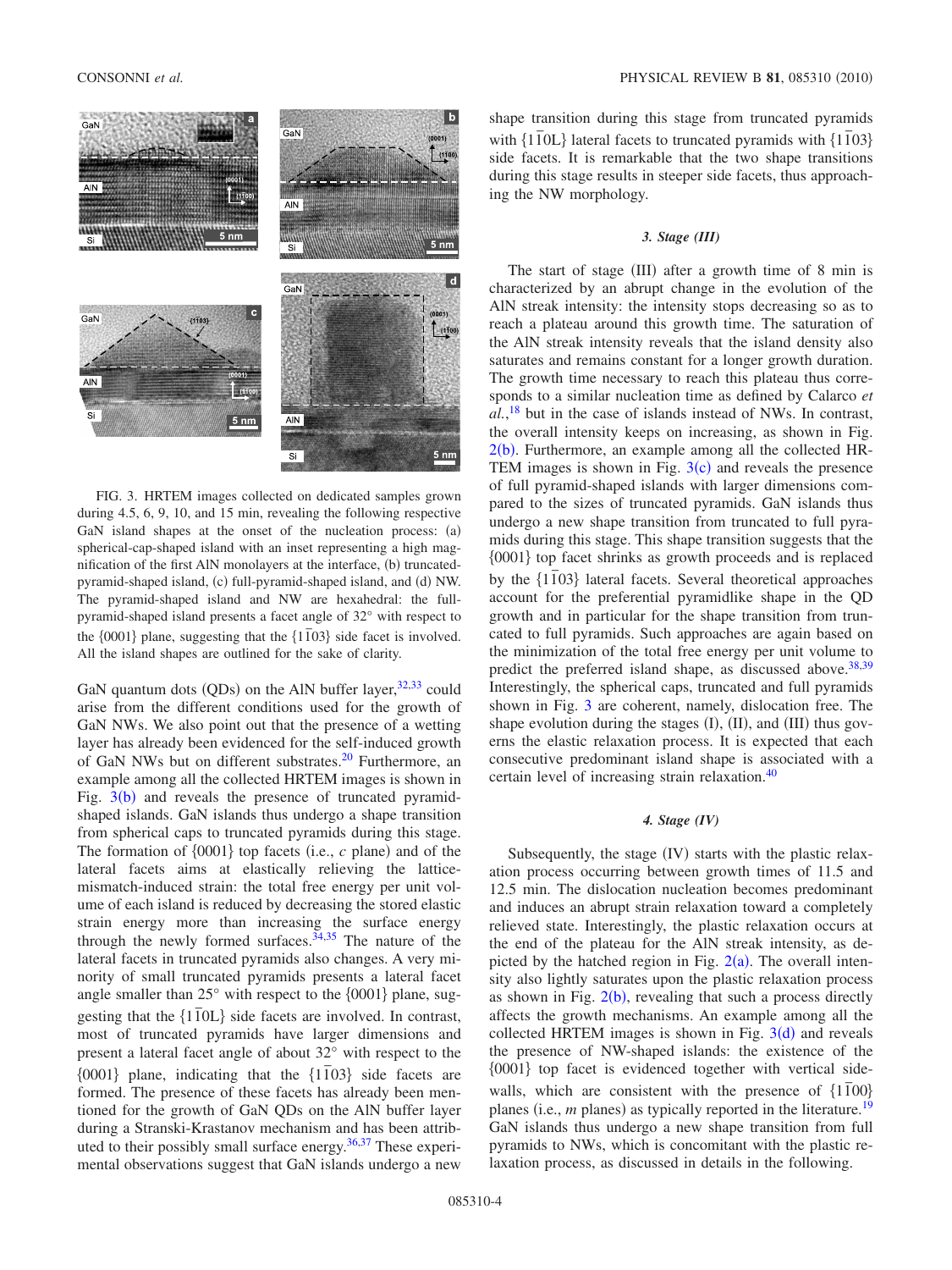NUCLEATION MECHANISMS OF EPITAXIAL GaN...

# *5. Stage (V)*

The start of stage  $(V)$  is revealed by the rapid decrease in the AlN streak intensity after a growth time of 12.5 min, especially once the plastic relaxation process has been completed. Its sum with the GaN spot intensity, namely, mainly the single GaN spot intensity here, increases again at the same time. We point out that the total growth rate of dislocated islands is higher than the growth rate of dislocationfree coherent islands, as theoretically predicted and experimentally observed for the growth of germanium islands on vicinal  $Si(100)$  substrates.<sup>41,[42](#page-9-16)</sup> Such an increase in the GaN spot intensity could thus be more related to a significant difference in the growth kinetics induced by the plastic relaxation process rather than to a variation in the NW density. Consequently, the NW height rapidly increases due to the preferential axial growth along the [0001] direction compared to the radial growth along the  $\lceil 1\overline{1}00 \rceil$  direction, which is expected to result in more intense 3D transmission spots belonging to GaN. Simultaneously, shadowing processes prevent the surface of the AlN buffer layer from being probed by the electron beam, resulting in the vanishing of the AlN streak intensity.

## *6. Stage (VI)*

The stage (VI) is defined by the constancy of the main final features of the RHEED patterns after a growth time of 16 min, as NW growth proceeds. The electron beam probes only the NW top region, whose crystallographic structure does not change, without reaching the AlN buffer layer. This feature leads to the vanishing of the AlN streak intensity and the constancy of the GaN spot intensity. The eventual nucleation of new small islands would not be detected by RHEED measurements in stage (VI), which could account for the longer nucleation time obtained by Calarco *et al.*, [18](#page-8-17) from *ex situ* electron microscopy measurements of the NW density for different growth durations.

In this section, we have shown that the nucleation mechanisms involved in the self-induced growth of epitaxial GaN NWs retains some similarities with the processes at work in the growth of GaN QDs, although such a series of successive shapes has not been shown explicitly: however, our experimental evidence indicate that GaN nucleates coherently strained on the AlN buffer layer as spherical caps, before a complete continuous 2D wetting layer has been formed. In fact, no sign for the presence of a GaN wetting layer is observed from HRTEM images. Eventually, the nucleation of self-induced GaN NWs strongly differs from the growth of GaN QDs in the subsequent plastic relaxation process: instead of island coarsening and further coalescence as observed for the QD growth, the plastic relaxation process results in the formation of the very first GaN NWs and can therefore be considered as the crucial step in the self-induced approach. We focus in the following on the final shape transition from full pyramids toward the very first NWs and especially on its strong relationship with the plastic relaxation process.

<span id="page-4-0"></span>

FIG. 4. (a) Height *h* as a function of radius  $r_0$  obtained from HRTEM images for the different GaN island shapes. The dashed line corresponds to the experimental critical radius  $r_{0,c}$  determined for the occurrence of plastic relaxation. (b) Radius  $r_0$  as a function of aspect ratio  $p=h/r_0$  obtained from HRTEM images of fullpyramid-shaped islands. The gray color region corresponds to the critical radius  $r_{0,c}$  predicted by the approach given by Tillmann and Förster from Eq. ([1](#page-5-0)) with  $\varepsilon_0 = 2.41\%$ ,  $b = a = 3.189$  Å, and  $\theta = 90^\circ$ for one pure-edge dislocation,  $\mu_{\text{AlN}}$ = 142.2 GPa (solid line:  $\nu$ = 0.203 and  $\mu$ <sub>GaN</sub> = 127.8 GPa from Ref. [45;](#page-9-17) dashed line:  $\nu$  $= 0.353$  and  $\mu_{\text{GaN}} = 64.9$  GPa from Ref. [46](#page-9-18)).

## **B. The role of plastic relaxation process in the final shape transition toward the NW morphology**

## *1. Direct evidence of the relationship between the final shape transition and plastic relaxation*

The specific features of islands were systematically determined from HRTEM images recorded on dedicated samples grown at different durations: their shape, their height *h*, and radius  $r_0$ , as well as their relaxation mode (elastic or plastic) were carefully investigated. The experimental data are shown in Fig.  $4(a)$  $4(a)$ .

First of all, we point out that the experimental observation of islands with various sizes on the same sample can result in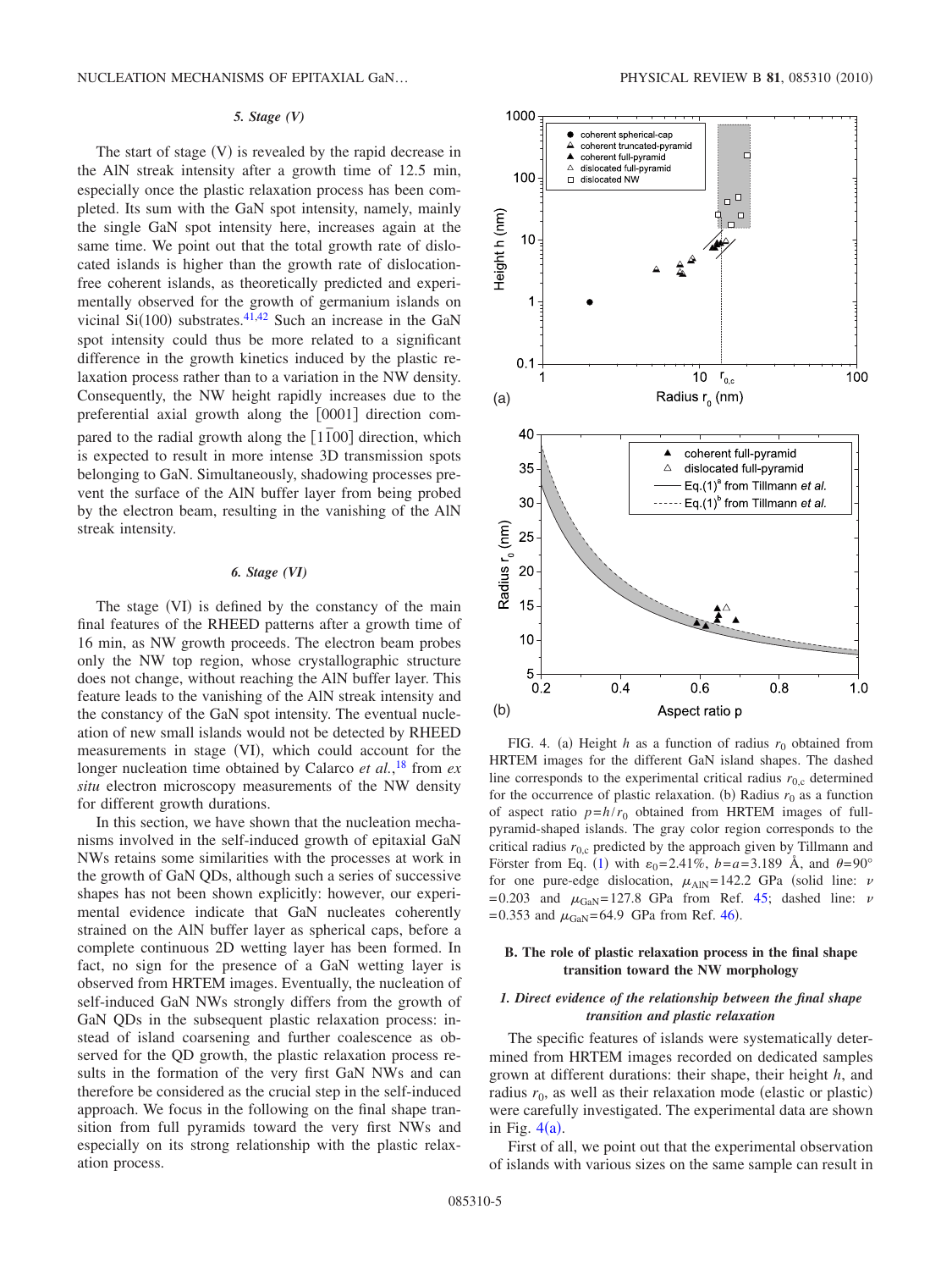the overlap of two consecutive distinct shapes for a similar growth duration, as represented in the stages (II) and (III) in Fig. [2.](#page-2-0) This feature is consistent with a long nucleation phase during which new islands form, as previously discussed. Nevertheless, it is clearly revealed in Fig.  $4(a)$  $4(a)$  that each island shape corresponds to a specific range of sizes. In other words, each island shape has unique typical dimensions, which are peculiar to it. The successive evolution of the island shape from spherical caps through truncated and full pyramids eventually to NWs with increasing their sizes, namely, with rising the growth duration, as discussed in the last section is thus confirmed in Fig.  $4(a)$  $4(a)$ .

Second, two distinct regions driven either by elastic or plastic relaxation are distinguished. The elastic-relaxationdriven region, namely, the coherency region, is only composed of spherical caps, truncated and full pyramids, as indicated by the filled icons in Fig.  $4(a)$  $4(a)$ . The evolution of the island shape in this region aims at minimizing their total free energy per unit volume by elastically relieving the latticemismatched-induced strain and accordingly by reducing their stored elastic strain energy, as previously discussed. In contrast, the plastic-relaxation-driven region only involves one full pyramid and all NWs, as revealed by the nonfilled icons in Fig.  $4(a)$  $4(a)$ . As a consequence, the growth mechanism for the formation of the very first NWs is strongly related to the plastic relaxation process: a critical radius of about 13–14 nm is experimentally deduced in Fig.  $4(a)$  $4(a)$ , at which the plastic relaxation process occurs and the very first NWs are formed. This experimental radius obviously differs from the critical radius of 3.5 nm, as obtained for the self-induced growth of GaN NWs on the  $Si(111)$  substrate.<sup>20</sup> Furthermore, since all full pyramids have identical  $\{1103\}$  side facets characterized by an angle of  $32^{\circ}$  with respect to the  $\{0001\}$  plane, their height *h* and radius  $r_0$  are correlated: a constant aspect ratio  $p=h/r_0$  corresponding to  $tan(32^\circ) = 0.62$  is determined. Only a small domain of the elastic-relaxation-driven region is therefore explored by the size range of full pyramids, as indicated by the two delineating straight lines in Fig.  $4(a)$  $4(a)$ . Interestingly, since the axial growth rate of NWs is much higher than their radial growth rate, NWs longitudinally grow faster. This feature also yields a small-explored domain of the plastic-relaxation-driven region, as represented by the gray color region in Fig.  $4(a)$  $4(a)$ . In other words, the initial radius of self-induced epitaxial GaN NWs is explicitly defined here by such a gray color region and appears to be strongly governed by the plastic relaxation process.

# *2. Occurrence of plastic relaxation within full-pyramid-shaped islands*

In order to investigate whether the dislocation nucleation occurs before or after the final shape transition toward the NW morphology, theoretical aspects are presented here concerning the occurrence of plastic relaxation in heterostructures. Two theoretical works based on the physical model given by Matthews and Blakeslee<sup>43</sup> are considered to elucidate whether the dislocation nucleation occurs within full pyramids or within NWs.

The model of Matthews and Blakeslee<sup>43</sup> is designed for the case of epitaxial planar layers and considers the energy balance in equilibrium between the stored elastic strain energy, which increases with film thickness, and the energy cost to nucleate one misfit dislocation. Beyond a critical film thickness, it is predicted that the elastic strain energy reaches a threshold, from which the formation of one misfit dislocation is energetically favorable: the predicted critical thickness is in relatively good agreement with experimental results for many material systems although kinetic limitations are also expected to play a direct role.

Several theoretical approaches describe the critical sizes required to induce plastic relaxation in epitaxial heterostructures instead of elastic relaxation from their lateral surfaces.<sup>28,[29,](#page-9-3)[44](#page-9-20)</sup> Recently, Tillmann and Förster<sup>28</sup> adapted the approach given by Matthews and Blakeslee to the case of epitaxial 3D islands with a wide variety of distinct geometries. By balancing the strain energy gain related to the plastic relaxation process and the energy associated with the strain field of the misfit dislocation, the critical radius  $r_{0,c}$  for full pyramids with the height *h* and the radius  $r_0$  is given as a function of the aspect ratio  $p=h/r_0$  by the implicitly defined relation, $28$ 

<span id="page-5-0"></span>
$$
r_{0,c} = \frac{2}{b_{eff} \cdot \varepsilon_0} \times \left\{ \frac{b_{eff}^2}{8(1 + \nu_{\text{Gal}})} + \left[\cos^2 \theta + \frac{\sin^2 \theta}{1 - \nu_{\text{Gal}}}\right] \right\}
$$

$$
\times \left[\ln \left( \frac{r_{0,c} \sqrt{p} \left(1 - \sqrt{1 - \frac{\pi^2}{16}}\right)}{|\vec{b}|}\right) + 1 \right]
$$

$$
\times \left[\Gamma(\lambda, V) \frac{1 - \nu_{\text{Gal}}}{1 + \nu_{\text{Gal}} \mu_{\text{Al}} + \mu_{\text{Gal}}}\right] \right\} \tag{1}
$$

in which  $\mu_{\text{GaN}}$  and  $\mu_{\text{AlN}}$  are the respective shear moduli of GaN and AlN,  $\nu_{\text{GaN}}$  is the Poisson's ratio of GaN,  $\varepsilon_0$  is the lattice mismatch between GaN and AlN, **b** is the Burgers vector of the misfit dislocation and  $b_{\text{eff}}$  its edge component,  $\theta$  is the angle between the dislocation line and the Burgers vector.  $\Gamma(\lambda, V)$  represents a geometric factor depending on the length of the misfit dislocation  $\lambda$  and of the island volume *V*:  $\Gamma(\lambda, V) = \lambda r^2 / (4 \pi V) = 3/(8 \pi p)$  for full pyramids. The experimental data of the typical size for full pyramids are gathered in Fig.  $4(b)$  $4(b)$  and superimposed to the border region delimiting the elastic- and plastic-relaxation-driven regions, as predicted by Tillmann and Förster in Eq.  $(1)$  $(1)$  $(1)$ . The border region between the dashed and solid lines is broad and takes into account the uncertainty of the mechanical constants used for GaN. $45,46$  $45,46$  It is clearly shown that the approach given by Tillmann and Förster is in very good agreement with the experimental data: the critical radius  $r_{0,c}$  to nucleate one misfit dislocation in GaN islands deposited on the AlN buffer layer is found to be around 13–14 nm from experimental results and around  $11.5-13$  $11.5-13$  nm from Eq.  $(1)$  for the full pyramid morphology.

More recently, Glas $^{29}$  adapted the approach given by Matthews and Blakeslee to the case of epitaxial cylindricalshaped NWs. Very good agreement with experimental results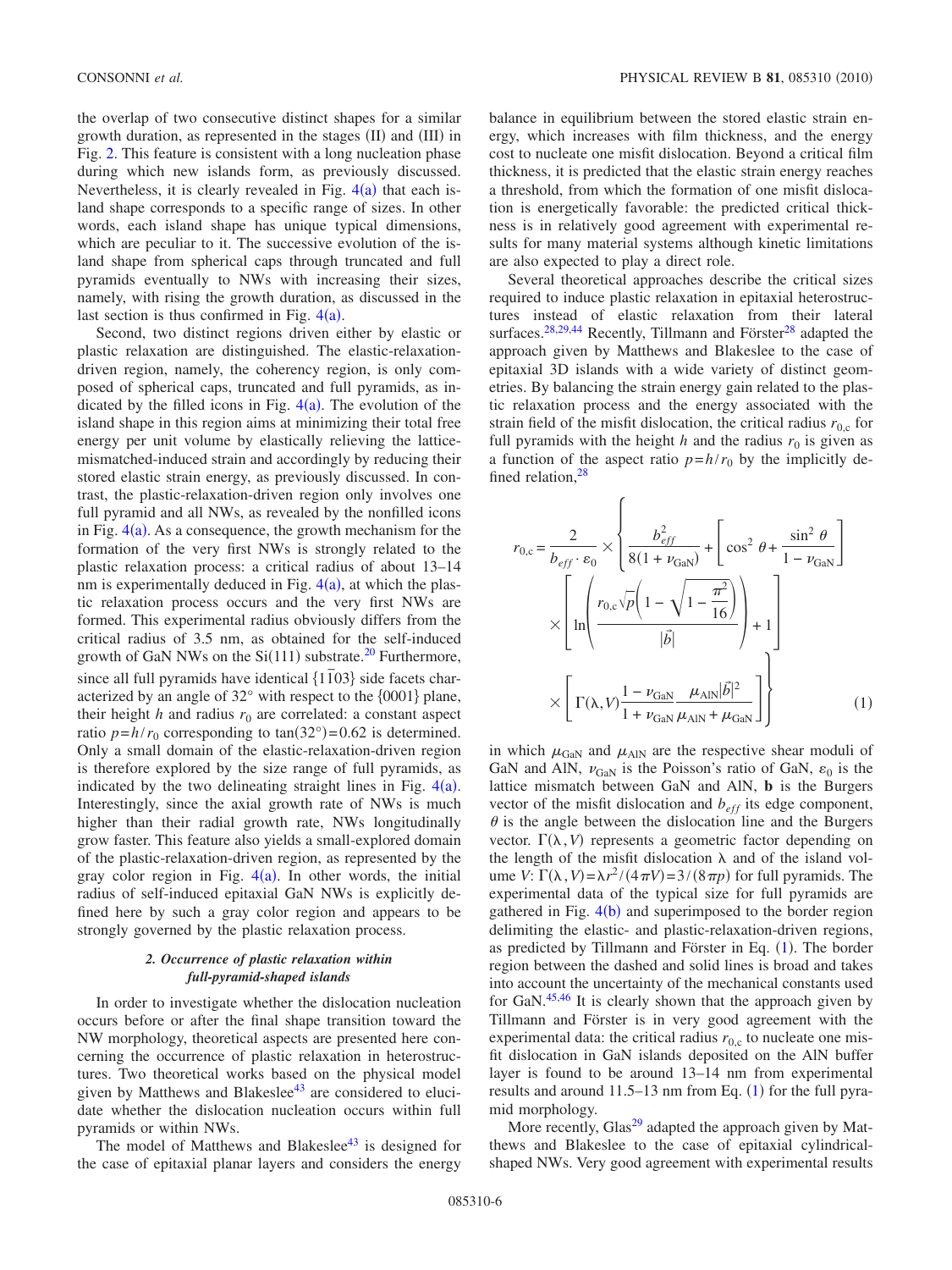in the InAs, InP, GaAs/Si material systems have been reported[.47](#page-9-21) By determining the excess energy of one dislocated NW with respect to the similar dislocation-free NW, a critical radius  $r_{0,c}$  is obtained by the following relation:<sup>29</sup>

<span id="page-6-0"></span>
$$
\frac{2\pi}{A_{\nu}} \left( \frac{4b_{eff}^2}{\pi^2} - \frac{4b_{eff} \epsilon_0 r_{0,c}}{\pi} \right) + \frac{(1 - \nu_{\text{GAN}} \cos^2 \theta) b^2}{2\pi (1 + \nu_{\text{GAN}})} \left( 1 + \ln \frac{2r_{0,c}}{\pi b} \right)
$$
  
= 0 (2)

in which  $A_{\nu}$  is a numerical constant weakly dependent upon the Poisson's ratio, which equals  $27.3 \pm 0.55$  for  $\nu = 1/3$ . In contrast to the approach given by Tillmann and Förster, the Glas approach is not in agreement with the experimental data, since a critical radius  $r_{0,c}$  of about 32–36 nm to nucle-ate one misfit dislocation is deduced from Eq. ([2](#page-6-0)) for the NW morphology. We note further that such a critical radius is larger for the NW morphology than for the full pyramid geometry, showing the high efficiency of NWs to elastically relieve the lattice-mismatch-induced strain from their lateral surfaces.

As a consequence, one can deduce that the agreement of experimental data with the approach given by Tillmann and Förster, and not with the Glas approach provides the strong evidence that the plastic relaxation process, namely, the nucleation of the misfit dislocation, occurs within full pyramids and not within NWs. In other words, the plastic relaxation process takes place before the island shape changes toward the NW morphology. The shape transition does occur from dislocated full pyramids to dislocated NWs as growth proceeds. It is further remarkable that the initial radius of the very first NWs directly corresponds to the critical radius required to nucleate the misfit dislocation within full pyramids.

#### *3. Specific mechanisms of plastic relaxation*

On the one hand, a full pyramid with one misfit dislocation is represented in Fig. [5.](#page-6-1) The dislocation is located very close to the island edges, as revealed by the inset of Fig. [5.](#page-6-1) Such a spatial position suggests that the misfit dislocation nucleates at the island edges where the strain concentration is maximal, as theoretically predicted and experimentally observed in the In<sub>x</sub>Ga<sub>1−*x*</sub>As/GaAs material system, for instance[.44](#page-9-20)[,48](#page-9-22)[,49](#page-9-23) The misfit dislocation is of mixed type with a Burgers vector of  $(1/3)\langle 1120 \rangle$  and retains a dominant edge component.

On the other hand, the misfit dislocation within the NW is located close to its center but not completely in its center, as revealed in Fig. [6.](#page-6-2) Marzegalli *et al.*[50](#page-9-24) evidenced that the relative energy gain in domed- and barn-shaped island in the SiGe/silicon material system is at its maximum when the dislocation is located close to the center at a distance of 0.3 times its diameter. The misfit dislocation within the NW may thus be located where its efficiency is maximal for the overall strain relaxation. Indeed, the SAED pattern of the dislocated NW in the inset of Fig. [6](#page-6-2) reveals that the NW is completely relaxed: from a line scan along the  $\langle 1100 \rangle$  direction, an in-plane lattice parameter of  $3.19 \pm 0.01$  Å is found, indicating that one misfit dislocation is sufficient to entirely relieve the lattice-mismatch-induced strain.

<span id="page-6-1"></span>

FIG. 5. HRTEM image of a dislocated full-pyramid-shaped island collected on a sample grown during 12 min. The misfit dislocation is located within the white circle, which is close to the island edges. The inset reveals a Fourier-filtered enhancement showing only the  ${1\overline{100}}$  lattice planes. The dislocation is mixed with a Burgers vector of  $(1/3)\langle11\overline{2}0\rangle$  and retains a dominant edge component. Note that the full-pyramid-shaped island exhibits one top facet due to its cut during the TEM sample preparation.

As the radii of dislocated full pyramids and dislocated NWs are similar, one can infer that the motion of the misfit dislocation within full pyramids accounts for its spatial position change observed inside the two distinct morphologies. We point out that there exists an out-of-plane stress component within full pyramids due to their 3D geometry, which can act as a driving force for the motion of the misfit dislocation on the basal plane from their edges toward their center. This out-of-plane stress component is due to the fact that the misfit dislocation cannot completely relieve the latticemismatch-induced strain when located at the edges of full pyramids. The misfit dislocation thus moves from the edges of full pyramids toward their center so as to favor complete strain relaxation, as depicted by the schematic in Fig. [7:](#page-7-0) once the misfit dislocation reaches the center, a shape transition toward the NW morphology takes place.

<span id="page-6-2"></span>

FIG. 6. HRTEM image of a dislocated NW collected on a sample grown during 15 min. The misfit dislocation is located within the white circle, which is close to the center of the NW. The inset reveals a Fourier-filtered enhancement showing only the 11*¯*00 lattice planes. The dislocation is again mixed with a Burgers vector of  $(1/3)\langle11\overline{2}0\rangle$  and retains a dominant edge component. A SAED pattern of the dislocated NW also reveals that the NW is completely relaxed.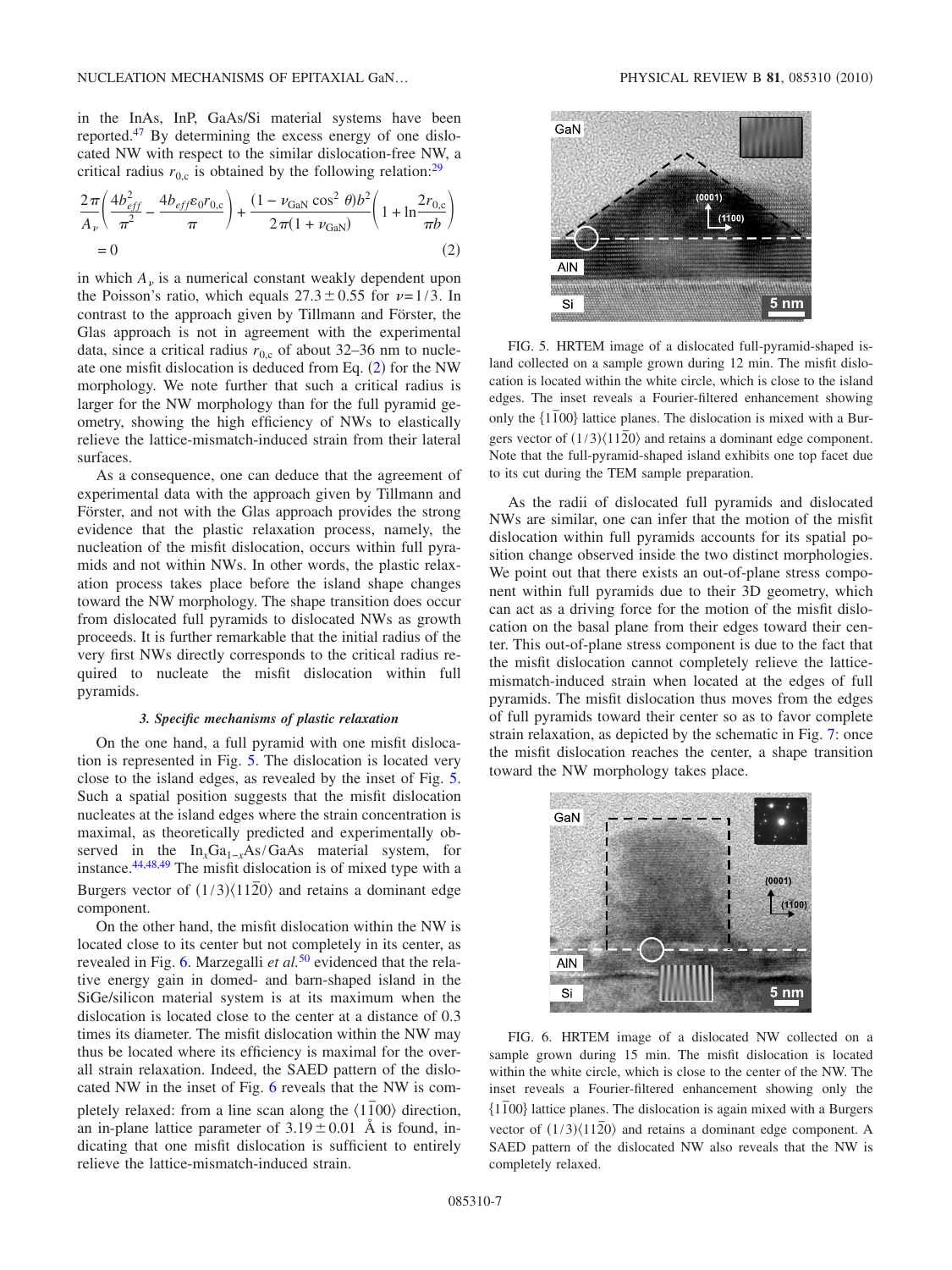<span id="page-7-0"></span>

FIG. 7. (Color online) Schematic of the physical mechanisms at work during the final shape transition from full pyramids toward the very first NWs. The cross icon represents the misfit dislocation, which moves from the edges toward the center of full pyramids in order to ensure a complete relaxation of the lattice-mismatchinduced strain.

As a consequence, our experimental observations suggest that the nucleation of at least one misfit dislocation is essential for the self-induced formation of epitaxial GaN NWs, although it occurs within full pyramids. Such a nucleation of the misfit dislocation favors the subsequent shape transition from dislocated full pyramids to dislocated NWs by entirely relieving the lattice-mismatch-induced strain. In the following, we discuss the role of plastic relaxation process on the driving force for this final shape transition through thermodynamic considerations. We also draw some direct relationships between these thermodynamics aspects and the specific conditions used for the self-induced growth of GaN NWs.

### **IV. DISCUSSION**

Several theoretical approaches are based on thermodynamics considerations to account for the shape transitions occurring during the QD growth, in the silicon/germanium material system, for instance[.35,](#page-9-9)[38](#page-9-12)[,39,](#page-9-13)[51](#page-9-25) These approaches mainly state that the preferential island shape is given by the minimization of its total free energy per unit volume. In other words, the strong variation in the total free energy for two distinct morphologies can induce a significant driving force resulting in a shape transition: it is expected that, for a given volume, the total free energy is significantly smaller for dislocated NWs than for dislocated full pyramids. Several types of distinct energies contribute to such a driving force: $51,52$  $51,52$  the shape transitions are mainly driven by the interplay between the stored elastic strain energy and the total interface and surface energy of all the facets composing the dislocated full pyramids and the dislocated NWs, respectively. The elastic strain energy can originate from the strain induced by the lattice mismatch and the strain induced by surface stress, which is here neglected due to the large size of full pyramids. Yet, once the misfit dislocation reaches the center of full pyramids, the lattice-mismatch-induced strain is completely relieved so that only the edge contribution may be involved in the elastic strain energy. A local strain related to the discontinuity of the intrinsic surface stress tensor at island edges can be important, as discussed by Shchukin *et al.*[52](#page-9-26) Nevertheless, the ratio of the typical dimensions of edges over the radius of full pyramids is relatively low so that edge effects could only play a minor role in the driving force of the final shape transition. A similar argument can also be mentioned concerning the edge energy. In addition, given that the final shape transition occurs between dislocated full pyramids and dislocated NWs with similar radii, the interface area does not change significantly between the two different morphologies: this statement indicates that the increase in the interface area costs a very large energy, which prevents in turn the interface from spreading itself. One can thus exclude that the interface energy contributes to the driving force of the final shape transition since the interface area remains constant for both dislocated full pyramids and dislocated NWs.

Consequently, only the surface energy can play a major role in such a shape transition: indeed, full pyramids and NWs present different types of facets. Yet, the value of the surface energy depends on the crystallographic orientation of the involved facets. $53$  It is well established that the closepacked planes, namely, the  ${0001}$  planes in the wurtzite structure, generally retain a very low surface energy. The surface energies of  $\{0001\}$  and  $\{1\overline{1}00\}$  planes are thus relatively small with respect to the surface energy of  $\{1\bar{1}03\}$ facets, which is expected to be higher.<sup>53[,54](#page-9-28)</sup> Nevertheless, no value for the surface energy of  $\{1\overline{1}03\}$  facets is mentioned in the literature. One can however maintain that, once the lattice-mismatch-induced strain vanishes, the driving force for the final shape transition is governed by the anisotropy of surface energy and by edge effects, as the respective major and minor contributions. Simple thermodynamic considerations can therefore account for the preferential growth of NWs starting from dislocated full pyramids, which are completely relaxed.

Some growth considerations in the MBE chamber could also favor the final shape transition since gallium and nitrogen atoms are supplied in such a way that it may easily arrange into a new island shape, in correlation with geometric effects, for instance[.27](#page-9-1) Varying the growth temperature or the V/III ratio can directly change the time scale and even the nature of the physical mechanisms involved; this can also be the case when increasing the lattice mismatch: such a growth could induce a shorter time scale for all the nucleation process described here, limiting, for instance, the nature and the number of the shapes involved. It could also result in a plastic relaxation process involving a larger number of misfit dislocations and occurring at smaller critical sizes. However, it is expected that the nucleation processes for the self-induced growth of epitaxial GaN NWs on highly lattice-mismatched substrates is similar as regards the general aspects discussed here. In other words, the specific growth conditions for GaN NWs play a critical role. A high V/III ratio is required and often combined with a high growth temperature.<sup>13[–16](#page-8-10)</sup> As the surface energy of a given plane highly depends on its orientation and on the surface reconstruction at work, the control of the V/III ratio is crucial[.55](#page-9-29) Indeed, the anisotropy of surface energy as the main driving force could be efficient enough to favor the NW formation and growth in an appropriate range of V/III ratio: in other words, the modulation of surface energy for  $\{0001\}$ ,  $\{1\overline{1}00\}$ , and  $\{1\overline{1}03\}$  facets may induce the final shape transition toward the NW morphology only if highly nitrogen-rich conditions are strictly used.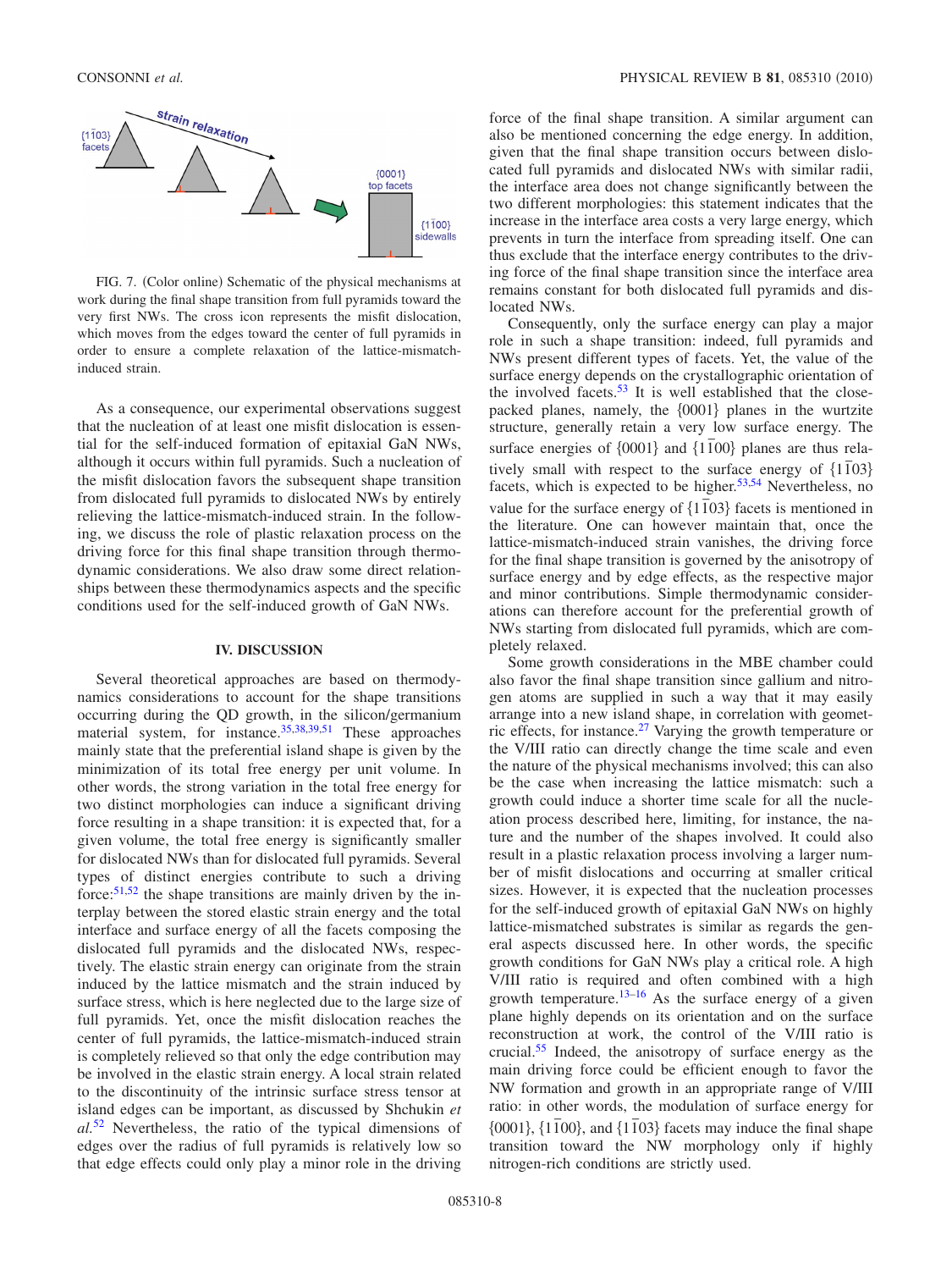## **V. CONCLUSION**

We have investigated the nucleation mechanisms during the self-induced growth of epitaxial GaN NWs by combining *in situ* RHEED measurements and *ex situ* HRTEM imaging: it is found that GaN nucleates coherently strained on the AlN buffer layer as spherical-cap-shaped islands before a complete continuous 2D wetting layer has been formed. No sign for the presence of a GaN wetting layer is observed from HRTEM images. Several consecutive shape transitions from spherical caps through truncated- to full-pyramid-shaped islands have been observed and identified at the onset of the nucleation process: such islands can thus reduce their total free energy per unit volume by elastically relieving the lattice-mismatch-induced strain with the newly formed facets. Beyond critical sizes, the plastic relaxation process occurs through the nucleation of one misfit dislocation at the island edges of full pyramids. The experimental critical radius is in very good agreement with the theoretical critical radius for the formation of one misfit dislocation in full pyramids, as given by the approach of Tillmann and Förster, $^{28}$  but smaller than the theoretical critical radius predicted in cylindrical-shaped NWs, as given by the approach of Glas. $29$ Once the misfit dislocation reaches the spatial position where it most efficiently relieves the lattice-mismatch-induced strain within full pyramids, namely, close to their center, the final shape transition to the very first GaN NWs takes place. We have associated such a shape transition from dislocated full pyramids toward dislocated NWs with the complete relaxation of the lattice-mismatch-induced strain related to the plastic relaxation process: this strain relaxation results in a significant difference in the total free energy per unit volume for both types of morphologies. In particular, we have argued that the driving force for such a shape transition is in the majority driven by the anisotropy of surface energy, even if edge effects could also play a role. Furthermore, we have emphasized the importance of a high V/III ratio, as it has in the self-induced growth of GaN NWs a direct influence on the value of the surface energy for all the facets involved in the different island shapes.

These findings reveal that such self-induced GaN NWs epitaxially grown on the AlN buffer layer do contain at least one misfit dislocation, which is necessary for their own formation. Furthermore, these findings also show that the initial radius of the very first GaN NWs corresponds to the critical radius required to nucleate the misfit dislocation within full pyramids. As a consequence, varying the initial radius of self-induced epitaxial GaN NWs requires to adapt the material system, namely, the value of the lattice mismatch, by changing either the substrate or the buffer layer.

## **ACKNOWLEDGMENTS**

This work was partly supported by the German BMBF joint research project MONALISA Contract No. 01BL0810). One of the authors (M.K.) acknowledges funding by the German National Academic Foundation.

- <span id="page-8-0"></span><sup>1</sup> C. M. Lieber and Z. L. Wang, MRS Bull. **32**, 99 (2007).
- <span id="page-8-1"></span>2M. H. Huang, S. Mao, H. Feick, H. Yan, Y. Wu, H. Kind, E. Weber, R. Russo, and P. Yang, Science 292, 1897 (2001).
- 3Y. Cui, Q. Wei, H. Park, and C. M. Lieber, Science **293**, 1289  $(2001).$
- 4M. T. Bjork, B. J. Ohlsson, T. Sass, A. I. Persson, C. Thelander, M. H. Magnusson, K. Deppert, L. R. Wallenberg, and L. Samuelson, Appl. Phys. Lett. **80**, 1058 (2002).
- <span id="page-8-2"></span>5M. Law, L. E. Greene, J. C. Johnson, R. Saykally, and P. Yang, Nature Mater. 4, 455 (2005).
- <span id="page-8-3"></span><sup>6</sup> R. S. Wagner and W. C. Ellis, Appl. Phys. Lett. 4, 89 (1964).
- <span id="page-8-4"></span><sup>7</sup>V. G. Dubrovskii, N. V. Sibirev, J. C. Harmand, and F. Glas, Phys. Rev. B 78, 235301 (2008).
- <span id="page-8-5"></span>8B. A. Wacaser, K. A. Dick, J. Johansson, M. T. Borgström, K. Deppert, and L. Samuelson, Adv. Mater. (Weinheim, Ger.) 21, 153 (2009).
- <span id="page-8-6"></span>9M. C. Putnam, M. A. Filler, B. M. Kayes, M. D. Kelzenberg, Y. Guan, N. S. Lewis, J. M. Eiler, and H. A. Atwater, Nano Lett. **8**, 3109 (2008).
- 10S. H. Oh, K. van Benthem, S. I. Molina, A. Y. Borisevich, W. Luo, P. Werner, N. D. Zakharov, D. Kumar, S. T. Pantelides, and S. J. Pennycook, Nano Lett. 8, 1016 (2008).
- <span id="page-8-7"></span>11D. E. Perea, J. E. Allen, S. J. May, B. W. Wessels, D. N. Seidman, and L. J. Lauhon, Nano Lett. 6, 181 (2006).
- <span id="page-8-8"></span>12N. Wang, Y. Cai, and R. Q. Zhang, Mater. Sci. Eng. R. **60**, 1  $(2008).$
- <span id="page-8-9"></span>13M. Yoshizawa, A. Kikuchi, M. Mori, N. Fujita, and K. Kishino,

Jpn. J. Appl. Phys., Part 2 36, L459 (1997).

- 14M. A. Sanchez-Garcia, E. Calleja, E. Monroy, F. J. Sanchez, F. Calle, E. Muñoz, and R. Beresford, J. Cryst. Growth **183**, 23  $(1998).$
- 15K. A. Bertness, A. Roshko, N. A. Sanford, J. M. Barker, and A. V. Davydov, J. Cryst. Growth 287, 522 (2006).
- <span id="page-8-10"></span>16R. Meijers, T. Richter, R. Calarco, T. Stoica, H.-P. Bochem, M. Marso, and H. Lüth, J. Cryst. Growth 289, 381 (2006).
- <span id="page-8-11"></span>17R. Songmuang, O. Landré, and B. Daudin, Appl. Phys. Lett. **91**, 251902 (2007).
- <span id="page-8-17"></span>18R. Calarco, R. Meijers, R. K. Debnath, T. Stoica, E. Sutter, and H. Lüth, Nano Lett. 7, 2248 (2007).
- <span id="page-8-19"></span>19K. A. Bertness, A. Roshko, L. M. Mansfield, T. E. Harvey, and N. A. Sanford, J. Cryst. Growth 300, 94 (2007).
- <span id="page-8-18"></span>20T. Stoica, E. Sutter, R. J. Meijers, R. K. Debnath, R. Calarco, H. Lüth, and D. Grützmacher, Small 4, 751 (2008).
- <span id="page-8-12"></span>21H. W. Seo, Q. Y. Chen, L. W. Tu, C. L. Hsiao, M. N. Iliev, and W. K. Chu, Phys. Rev. B 71, 235314 (2005).
- <span id="page-8-13"></span>22S. Guha, N. Bojarczuk, M. Jonhson, and J. Schetzina, Appl. Phys. Lett. **75**, 463 (1999).
- <span id="page-8-14"></span>23E. Calleja, M. A. Sánchez-García, F. J. Sánchez, F. Calle, F. B. Naranjo, E. Muňoz, U. Jahn, and K. Ploog, Phys. Rev. B **62**, 16826 (2000).
- <span id="page-8-15"></span><sup>24</sup> J. Ristíc, E. Calleja, S. Fernández-Garrido, L. Cerutti, A. Trampert, U. Jahn, and K. H. Ploog, J. Cryst. Growth **310**, 4035  $(2008).$
- <span id="page-8-16"></span>25K. A. Bertness, A. Roshko, L. M. Mansfield, T. E. Harvey, and